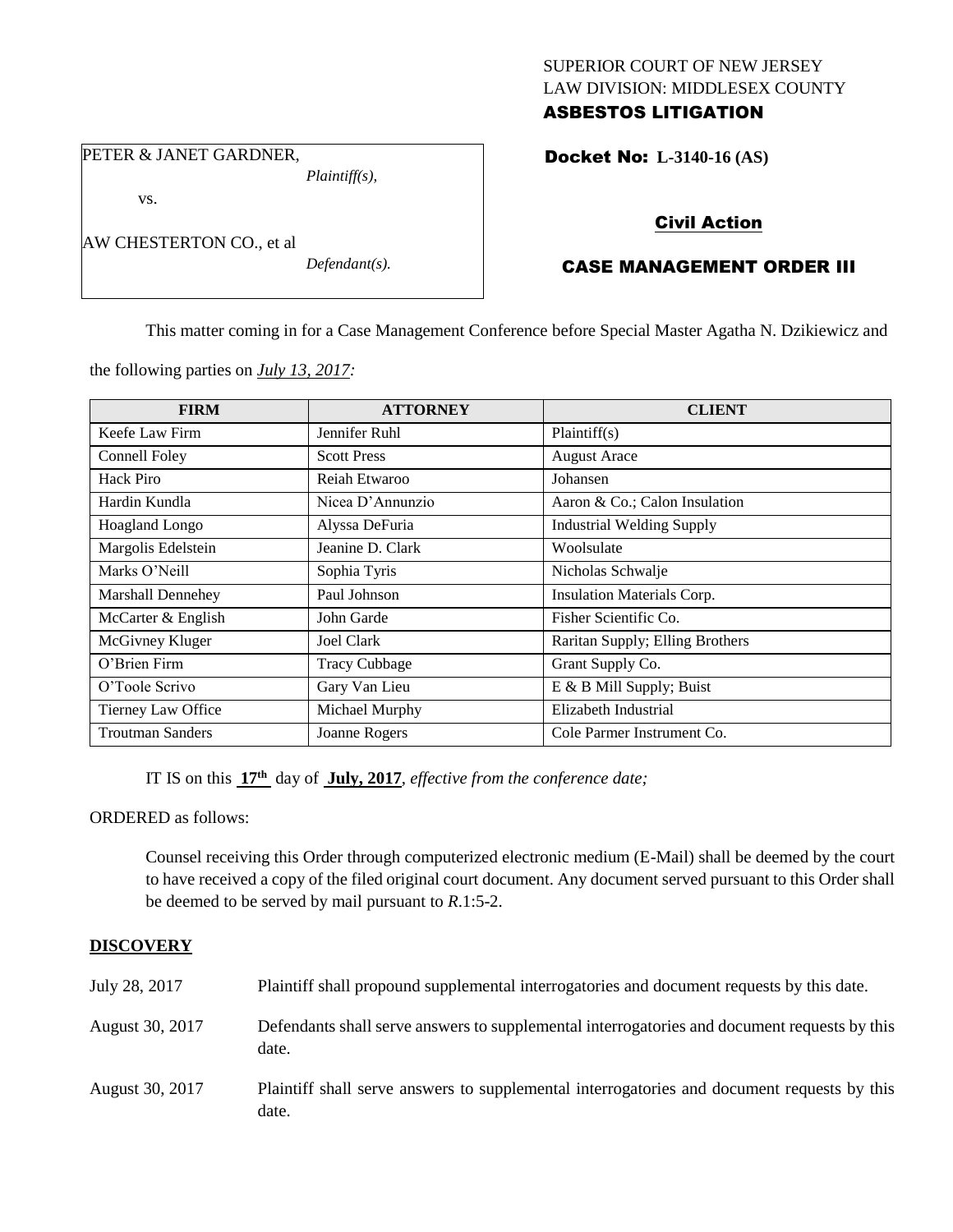- September 29, 2017 Fact discovery, including depositions, shall be completed by this date. Plaintiff's counsel shall contact the Special Master within one week of this deadline if all fact discovery is not completed.
- September 29, 2017 Depositions of corporate representatives shall be completed by this date.

## **EARLY SETTLEMENT**

October 6, 2017 Settlement demands shall be served on all counsel and the Special Master by this date.

## **SUMMARY JUDGMENT MOTION PRACTICE**

- October 6, 2017 Plaintiff's counsel shall advise, in writing, of intent not to oppose motions by this date.
- October 20, 2017 Summary judgment motions shall be filed no later than this date.
- November 17, 2017 Last return date for summary judgment motions.

## **MEDICAL DEFENSE**

- September 8, 2017 Plaintiff shall serve medical expert reports by this date.
- September 8, 2017 Upon request by defense counsel, plaintiff is to arrange for the transfer of pathology specimens and x-rays, if any, by this date.
- December 4, 2017 Defendants shall identify its medical experts and serve medical reports, if any, by this date. **In addition, defendants shall notify plaintiff's counsel (as well as all counsel of record) of a joinder in an expert medical defense by this date.**

# **LIABILITY EXPERT REPORTS**

- November 3, 2017 Plaintiff shall identify its liability experts and serve liability expert reports or a certified expert statement by this date or waive any opportunity to rely on liability expert testimony.
- December 4, 2017 Defendants shall identify its liability experts and serve liability expert reports, if any, by this date or waive any opportunity to rely on liability expert testimony.

#### **ECONOMIST EXPERT REPORTS**

- November 3, 2017 Plaintiff shall identify its expert economists and serve expert economist report(s), if any, by this date or waive any opportunity to rely on economic expert testimony.
- December 4, 2017 Defendants shall identify its expert economists and serve expert economist report(s), if any, by this date or waive any opportunity to rely on economic expert testimony.

# **EXPERT DEPOSITIONS**

December 29, 2017 Expert depositions shall be completed by this date. To the extent that plaintiff and defendant generic experts have been deposed before, the parties seeking that deposition in this case must file an application before the Special Master and demonstrate the necessity for that deposition. To the extent possible, documents requested in a deposition notice directed to an expert shall

 $\_$  ,  $\_$  ,  $\_$  ,  $\_$  ,  $\_$  ,  $\_$  ,  $\_$  ,  $\_$  ,  $\_$  ,  $\_$  ,  $\_$  ,  $\_$  ,  $\_$  ,  $\_$  ,  $\_$  ,  $\_$  ,  $\_$  ,  $\_$  ,  $\_$  ,  $\_$  ,  $\_$  ,  $\_$  ,  $\_$  ,  $\_$  ,  $\_$  ,  $\_$  ,  $\_$  ,  $\_$  ,  $\_$  ,  $\_$  ,  $\_$  ,  $\_$  ,  $\_$  ,  $\_$  ,  $\_$  ,  $\_$  ,  $\_$  ,